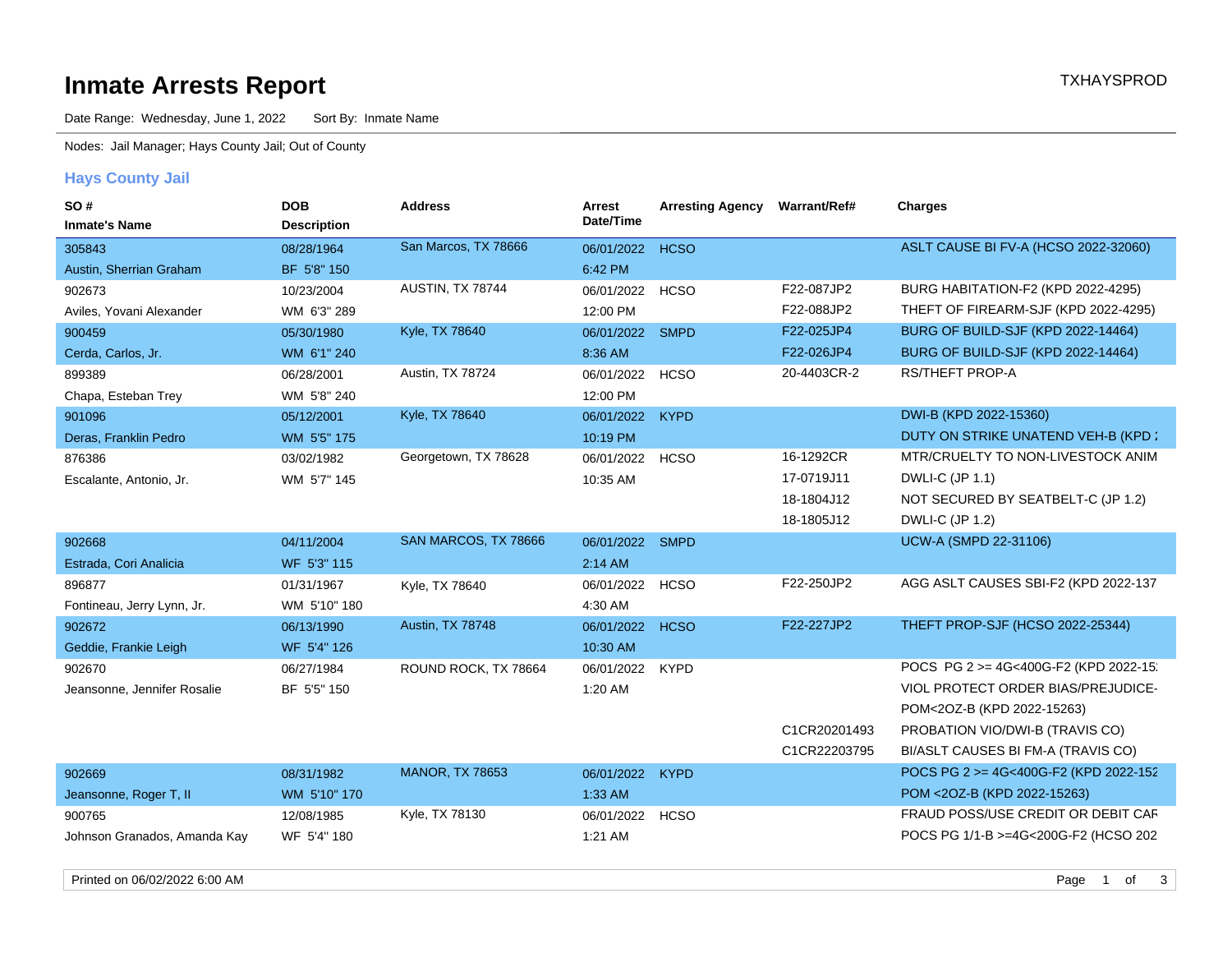# **Inmate Arrests Report TXHAYSPROD Inmate Arrests Report**

Date Range: Wednesday, June 1, 2022 Sort By: Inmate Name

Nodes: Jail Manager; Hays County Jail; Out of County

## **Hays County Jail**

| SO#                              | <b>DOB</b>         | <b>Address</b>             | Arrest     | <b>Arresting Agency</b> | Warrant/Ref#    | <b>Charges</b>                        |
|----------------------------------|--------------------|----------------------------|------------|-------------------------|-----------------|---------------------------------------|
| <b>Inmate's Name</b>             | <b>Description</b> |                            | Date/Time  |                         |                 |                                       |
| 902449                           | 10/19/1980         | Dripping springs, TX 78620 | 06/01/2022 | <b>HCSO</b>             | F22-031JP3      | THEFT OF FIREARM-SJF (HCSO 2022-262!  |
| Knight, James Warren             | WM 6'0" 280        |                            | 11:21 PM   |                         |                 | POCS-F3 (HCSO 2022-32102)             |
| 300676                           | 04/19/1987         | San Marcos, TX 78666       | 06/01/2022 | <b>HCSO</b>             | CR-20-2621-D    | BI/INDICT/POCS-SJF                    |
| Medellin, Derek Calderon         | WM 5'8" 170        |                            | 11:00 AM   |                         |                 | FALSE DRUG TEST FALSE DEV-B (HCSO:    |
| 896389                           | 03/20/1990         | Austin, TX 78741           | 06/01/2022 | <b>HCSO</b>             | CR-20-3369-C    | BF/BC/INDCT/POCS-SJF                  |
| Mendez-Lopez, Hector Ceferino    | WM 5'5" 130        |                            | 10:30 AM   |                         | STC2205000245   | <b>ICE DETAINER</b>                   |
| 902677                           | 09/25/1955         | Kyle, TX 78640             | 06/01/2022 | <b>KYPD</b>             |                 | DWI/OPEN ALCH CONT-B (KPD 2022-1535:  |
| Ortiz Avila, Domingo             | WM 5'6" 135        |                            | 8:15 PM    |                         |                 |                                       |
| 902671                           | 09/21/2000         | Austin, TX 78744           | 06/01/2022 | <b>SMPD</b>             | M22-142JP2      | INTER W/EMERG REQ FOR ASSIST-A (KPI)  |
| Palomino Cruz, Jose Antonio      | WM 5'8" 170        |                            | 6:21 AM    |                         | M22-143JP2      | ASLT BI FV-A (KPD 2022-12EP580)       |
| 902676                           | 10/15/1988         | Schertz, TX 78108          | 06/01/2022 | <b>SMPD</b>             | JP1CD-00947     | RS/THEFT FROM PERSON-SJF (GUADALU     |
| Perez, Amanda Marie              | WF 5'1" 135        |                            | 9:36 PM    |                         | JP1CD-00947     | FRAUD USE POSS ID INFO-SJF (GUADALL   |
|                                  |                    |                            |            |                         | JP1CD-00948     | RS/ASLT CAUSES BI-A (GUADALUPE CO)    |
| 901564                           | 11/29/1976         | Dripping Springs, TX 78620 | 06/01/2022 | <b>HCSO</b>             |                 | RECKLESS DRIVING-B (HCSO 2022-32035)  |
| Pizzola, Andrea Marie            | WF 5'6" 132        |                            | 3:14 PM    |                         |                 |                                       |
| 896079                           | 07/03/1996         | Austin, TX 78748           | 06/01/2022 | <b>HCSO</b>             | CR-20-2723-B    | CT COMMIT/INTOX ASLT W/ MOTOR VEH-    |
| Rorick, Noah Thomas              | WM 6'1" 205        |                            | 4:48 PM    |                         |                 |                                       |
| 896818                           | 12/28/1973         | San Marcos, TX 78666       | 06/01/2022 | <b>HCSO</b>             | PREFCR-20-5279- | RS/TAMP W/ PHYS EVID W/ INT IMPAIR-F3 |
| Sibley, Brian Scott              | WM 6'0" 170        |                            | 5:49 PM    |                         |                 |                                       |
| 891286                           | 08/24/1996         | Rockport, TX 78382         | 06/01/2022 | <b>HCSO</b>             | 20-1487CR-3     | BF/FTA/BC/THEFT-B                     |
| Smith, Adrian Lamont             | BM 5'9" 135        |                            | 12:05 PM   |                         |                 |                                       |
| 902663                           | 05/10/1996         | Austin, TX 78652           | 06/01/2022 | <b>HCSO</b>             | SNA2205001197   | <b>ICE DETAINER</b>                   |
| Solis Valencia, Francisco Javier | WM 5'10" 1996      |                            | 2:30 AM    |                         |                 |                                       |
| 898368                           | 06/11/1994         | Jarrell, TX 76537          | 06/01/2022 | CON1                    | CR-21-0912-A    | BI/INDICT/POCS-F2                     |
| Vega, Matthew David              | WM 5'8" 210        |                            | 11:22 AM   |                         |                 |                                       |
| 902675                           | 11/22/1978         | San Marcos, TX 78666       | 06/01/2022 | <b>SMPD</b>             |                 | <b>EVADE ARST-A (SMPD 22-31285)</b>   |
| Ward, Allen Christopher          | WM 6'0" 160        |                            | 8:51 PM    |                         |                 |                                       |
| 902674                           | 07/06/1982         | Austin, TX 78749           | 06/01/2022 | <b>SMPD</b>             | 20-1057-CR-A    | ASLT PUBLIC SERVANT-F3 (GUADALUPE     |
| Wilson, Amy Louise               | WF 5'9" 175        |                            | 2:44 PM    |                         | 20-1057-CR-A    | ASLT EMS PERSONNEL PROV SERV-F3 (C    |

Printed on 06/02/2022 6:00 AM 3 and 2020 10:00 Page 2 of 3